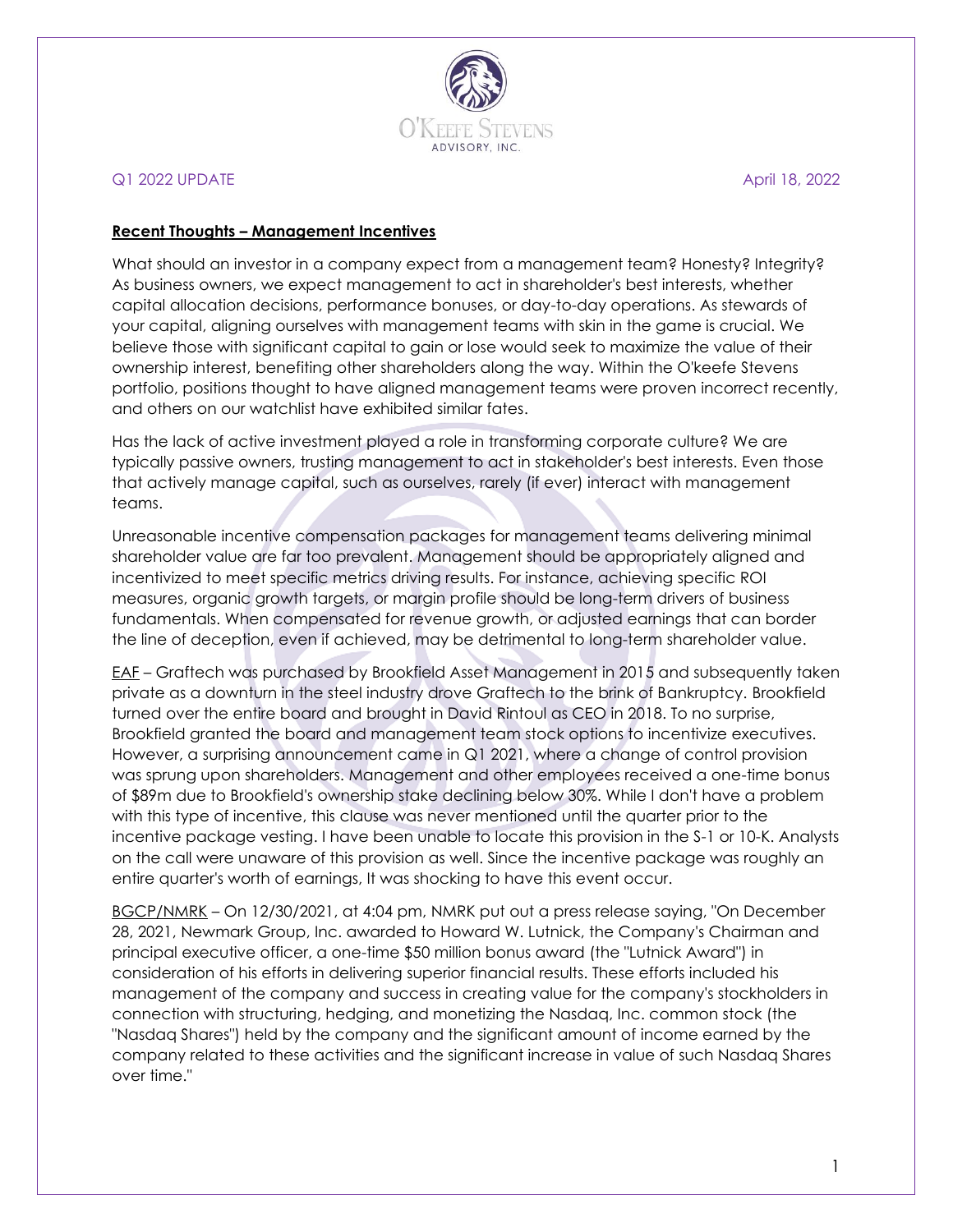In 2013, BGCP sold their ESpeed trading platform to Nasdaq for \$750m in cash and ~1m shares of NDAQ stock per year for 15 years. A clause in the sale agreement stated if Nasdaq were to sell the ESpeed platform, the remaining shares would immediately be granted to BGCP. In 2018 Newmark was spun-off from BGCP and was given the remaining shares of NDAQ to be received. In 2021, Nasdaq sold ESpeed to Tradeweb. Instead of receiving 1 million shares of NDAQ for the next seven years, they received ~7m shares at once. As mentioned above, hedging instruments were used; nonetheless, it was a significant windfall for NMRK.

A retroactive, one-time bonus was given to Howard because of the transaction. To clarify, NMRK's Board of Directors gave Howard a bonus because Nasdaq sold the Espeed platform. Howard was not a part of the conversation between Nasdaq and Tradeweb and undoubtedly did not influence the transaction. \$50m was approximately 1.3% of the market cap of NMRK at the time, and the value of the NDAQ stock received was ~\$650m after taxes and forward agreements were settled. Roughly 8% of that value was given to Howard. When the original Espeed sale to Nasdaq occurred, NDAQ stock was trading in the \$30's, putting the original value of the shares to be received in the \$450-500m range. From 2014-to 2021, NDAQ's stock rose from \$40 to \$200. Did Howard have anything to do with this price appreciation? I think not. Did Espeed lead to value creation for NDAQ shareholders and potentially a source for the stock appreciation? Nasdaq paid \$750m in cash + 15m shares of NDAQ and subsequently sold ESpeed to Tradeweb for \$190m. Howard deserves some credit because he clearly got a phenomenal price for ESpeed.

Howard received this bonus because of the hedging activities and monetization of NDAQ shares. NMRK entered into a series of forward agreements with RBC at strikes between \$81.57 and \$107.10 to lock in a price of the NDAQ shares while retaining upside. Had this hedging program delivered significant shareholder value, some award may be deserved; however, on June 25th, when the transaction between Nasdaq and Tradeweb closed, NDAQ's share price was… \$185. THE HEDGING PROGRAM WAS A NET NEGATIVE TO SHAREHOLDERS, YET HE WAS GIVEN A BONUS FOR IT! Had the hedging program not been consummated, the cost of implementing the hedge would not have occurred, and thus the incremental capital would have remained with NMRK shareholders.

To summarize, the board paid Howard \$50m for a transaction that he had nothing to do with and decreased shareholder value. This agreement was not in place during the original sale of Espeed in 2013 and was only retroactively given at the end of 2021. Lastly, to send this out the day before a holiday, after the market closes, they knew what they were doing. They tried to get this by shareholders.

If this wasn't enough, there's more. Howard is also the Chairman of BGC Partners, the company NMRK was spun out from. Howard has been on the record several times, most recently on 2/18 at the Credit Suisse Conference, saying "…so obviously you know we like the stock and I think it's just incredibly undervalued" and "that's how I think about things, and just start to show, wow, this company is deeply undervalued." On the one hand, I agree with him. I think BGCP is a pretty cheap stock, especially compared to comps. On the other hand, why shouldn't this company trade at a discount if the Chairman may give himself a bonus at a moment's notice? Companies with questionable management teams ought to trade at a discount. One cannot undermine shareholders of a company, complain that another company of yours is undervalued, and think that the market should reward you with a proper valuation; it simply does not work like that. Typically I find sell-side analyst questions short-term orientated and more model-driven; however, Patrick O'Shaughnessy of Raymond James sums up my thoughts when he asked one simple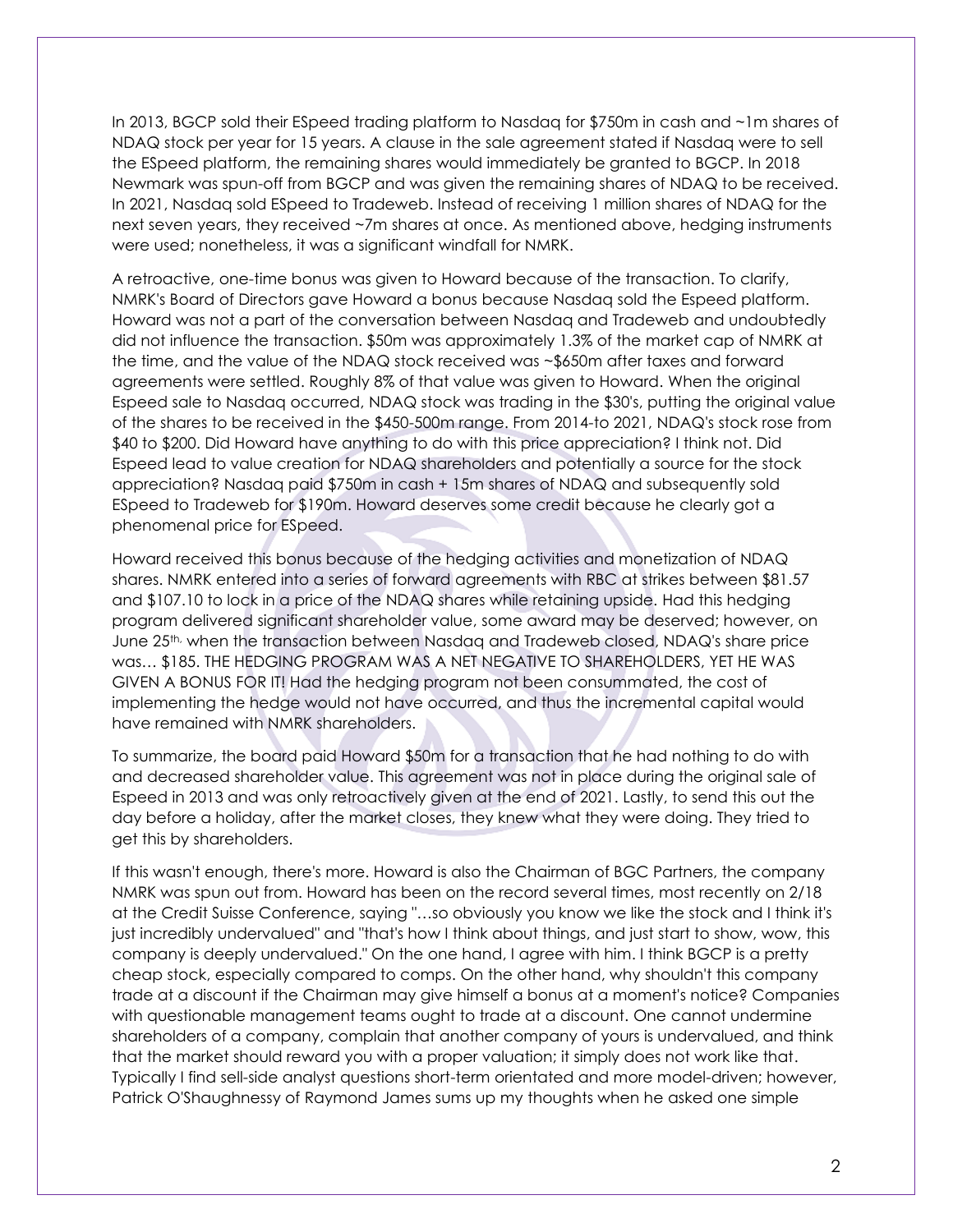question "Why should public shareholders have confidence in the governance abilities of Newmark's Board?"

INTC – Intel announced they are removing stock-based compensation from non-GAAP earnings in 2022 to report results aligning with semiconductor peers. This may seem like a reasonable thing to do as comparability between peers becomes easier. On the other hand, what exactly is the point of adjusted earnings? It is not to conform to some industry norm or because the management teams need to make performance metrics. The point of adjusting earnings is to present results in a light that more closely reflects the actual underlying performance of the business. That is, backing out expenses that might be one-time in nature, such as legal or fire expenses. First off, share-based compensation is an actual expense. Decreasing my ownership stake in a company without receiving any compensation is not free. If a company paid its employees in all stock, would they add back the entire SBC? What a margin profile that would be. Second, should a company be worried about reporting results similar to other companies? Every company is unique. Management should not waste time determining what expenses should be excluded. Run the business, don't worry about adjusting the numbers.

# **New Position – Donnelley Financial (DFIN)**

In the first quarter, we initiated a new position in Donnelley Financial, a regulatory filing and deals solutions service provider. Donnelley is a relatively small company with a sub \$1.5B market cap undergoing a business model transformation from a legacy lower margin paper/print business to a recurring high margin software and service provider. We are purchasing DFIN at a single-digit earnings multiple at times when comps are trading at 20x+. Donnelley has a long runway for growth, with little capital required. DFIN has an excellent management team, and we are excited to hold this business for the long term. To read our full write-up, please click [here.](https://seekingalpha.com/article/4491047-donnelley-financial-solutions-stock-the-transformation-just-underway)

# **Portfolio Top 5 Holdings**

At the end of Q1 22, our top 5 holdings represented ~38% of assets, with NVDA representing almost 19% of the portfolio. The remaining four include QCOM, DISCK, AMGN, and L. The concentration at the top of the portfolio declined slightly as some lower weighted positions have increased significantly to start the year. These names were primarily in the commodity space, which has seen strong price appreciation due to supply constraints.